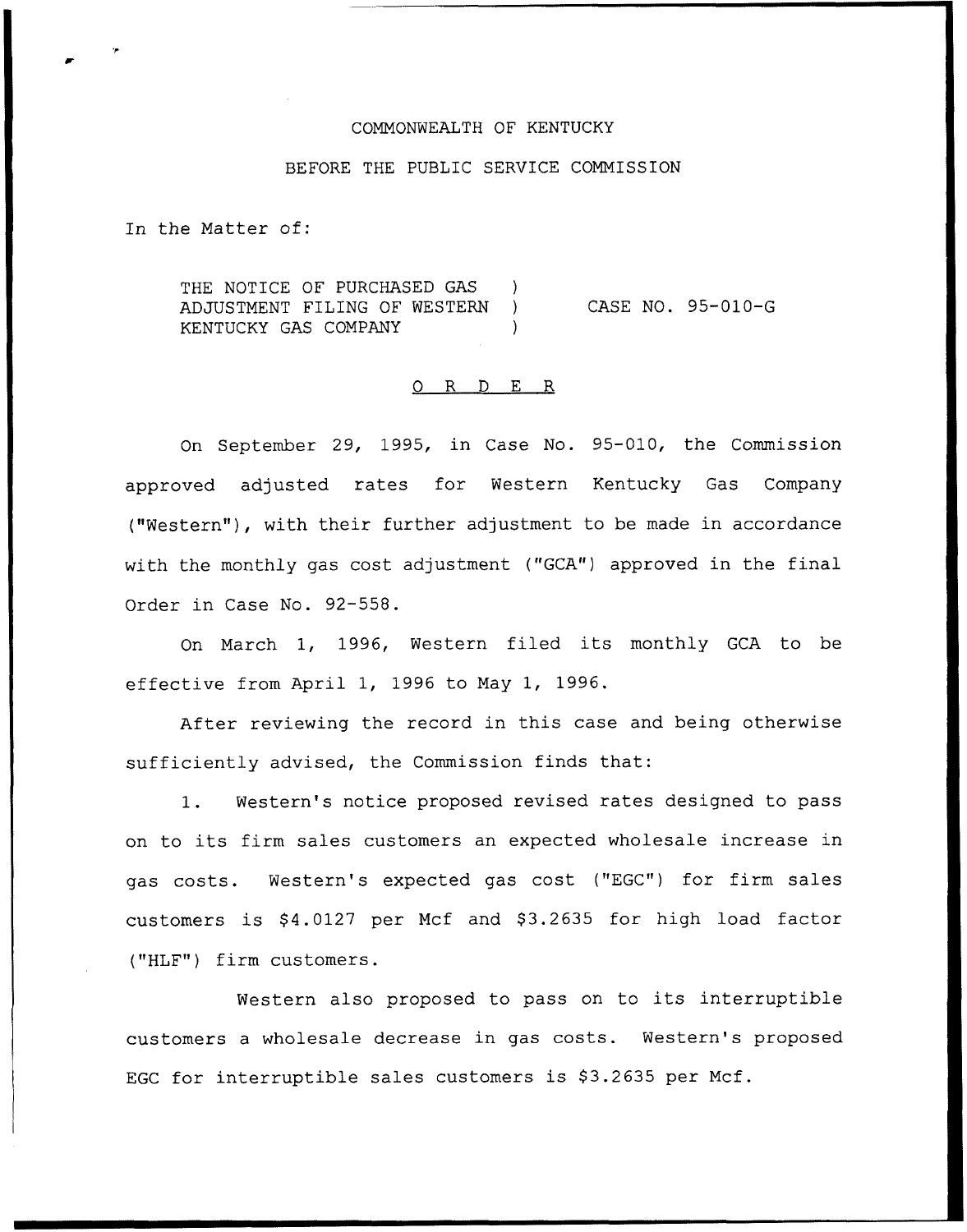2. Western has no current supplier refunds. Total refund factors of 9.05 cents per Mcf for firm sales customers and 6.69 cents per Ncf for interruptible customers reflect adjustments from previous months.

Western's notice likewise set out no current refund adjustments for transportation customers. Total refund adjustments of 3.09 cents for T-2 firm and .73 cent per Mcf for T-2 interruptible transportation customers reflect previous month adjustments.

3. Western's notice set out a 6-month correction factor ("CF") of (12.10) cents per Ncf which will remain in effect until October 1, 1996. The CF is designed to recoup net over-collections of gas cost from the 6-month period ending December 31, 1995.

4. These adjustments produce gas cost adjustments of \$.3681 per Mcf for firm sales customers, \$.4007 per Mcf for HLF customers, and \$.4243 per Mcf for interruptible sales customers.

5. The rate adjustments in the Appendix to this Order are fair, just, and reasonable, in the public interest, and should be effective for final meter readings on and after April 1, 1996.

6. Western's filing of March 1, 1996 included supplementary information concerning its CF for which it requested confidentiality. This information discloses the actual price being paid by Western to individual marketing companies and other

 $-2-$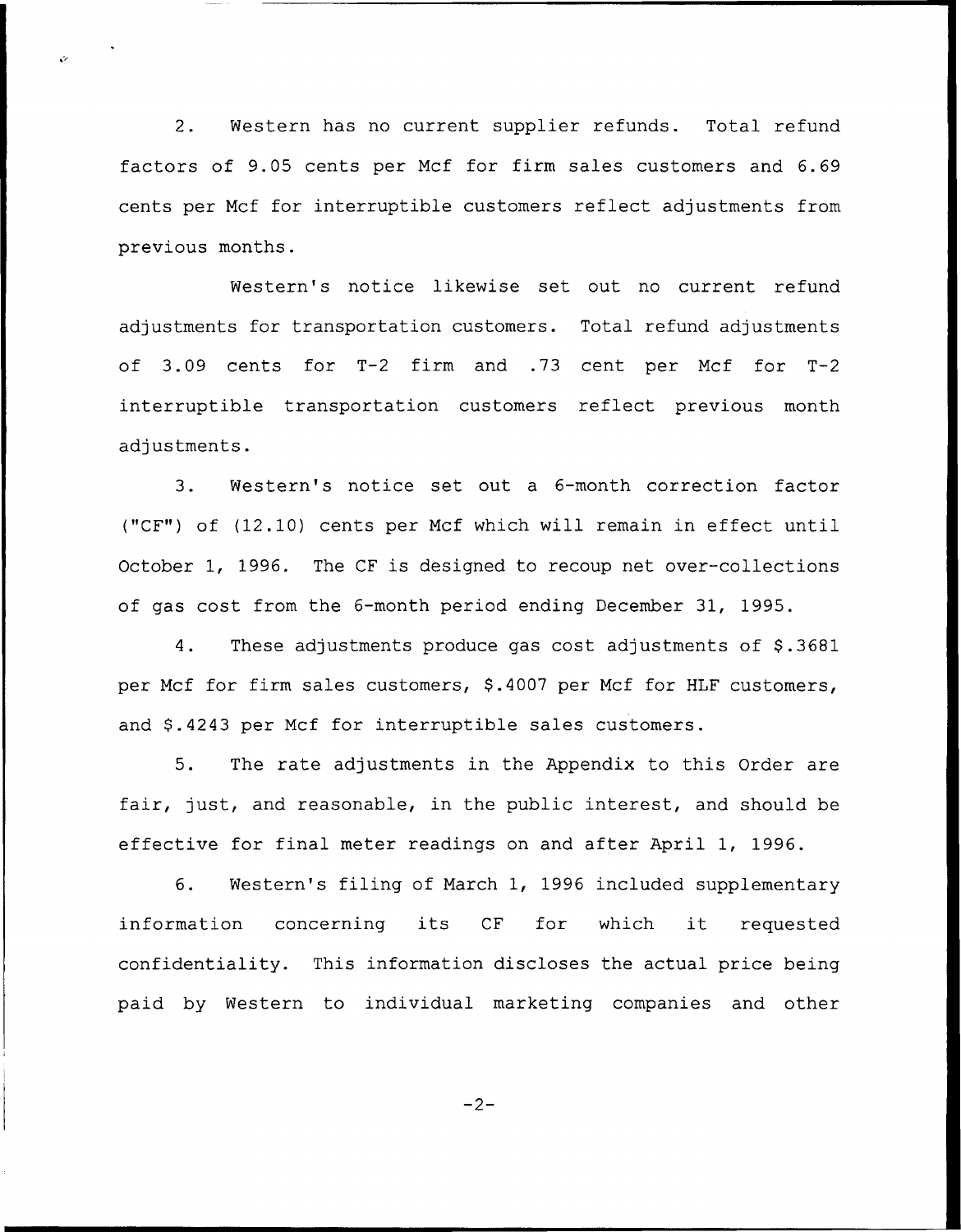suppliers of gas. Publication of this information is likely to cause competitive injury to Western and should be protected.

IT IS THEREFORE ORDERED that:

1. The rates in the Appendix to this Order are fair, just, and reasonable and are approved effective for final meter readings on and after April 1, 1996.

2. Within 30 days of the date of this Order, Western shall file with the Commission its revised tariffs setting out the rates authorized in this Order.

3. Pages <sup>4</sup> and <sup>5</sup> of Exhibit D, which Western has petitioned to be withheld from public disclosure, shall be held and retained by this Commission as confidential and shall not be open for public inspection.

Done at Frankfort, Kentucky, this 28th day of March, 1996.

PUBLIC SERVICE COMMISSION

Chai*rme* 

Vice Chairma

ATTEST: Commissione

Executive Dire